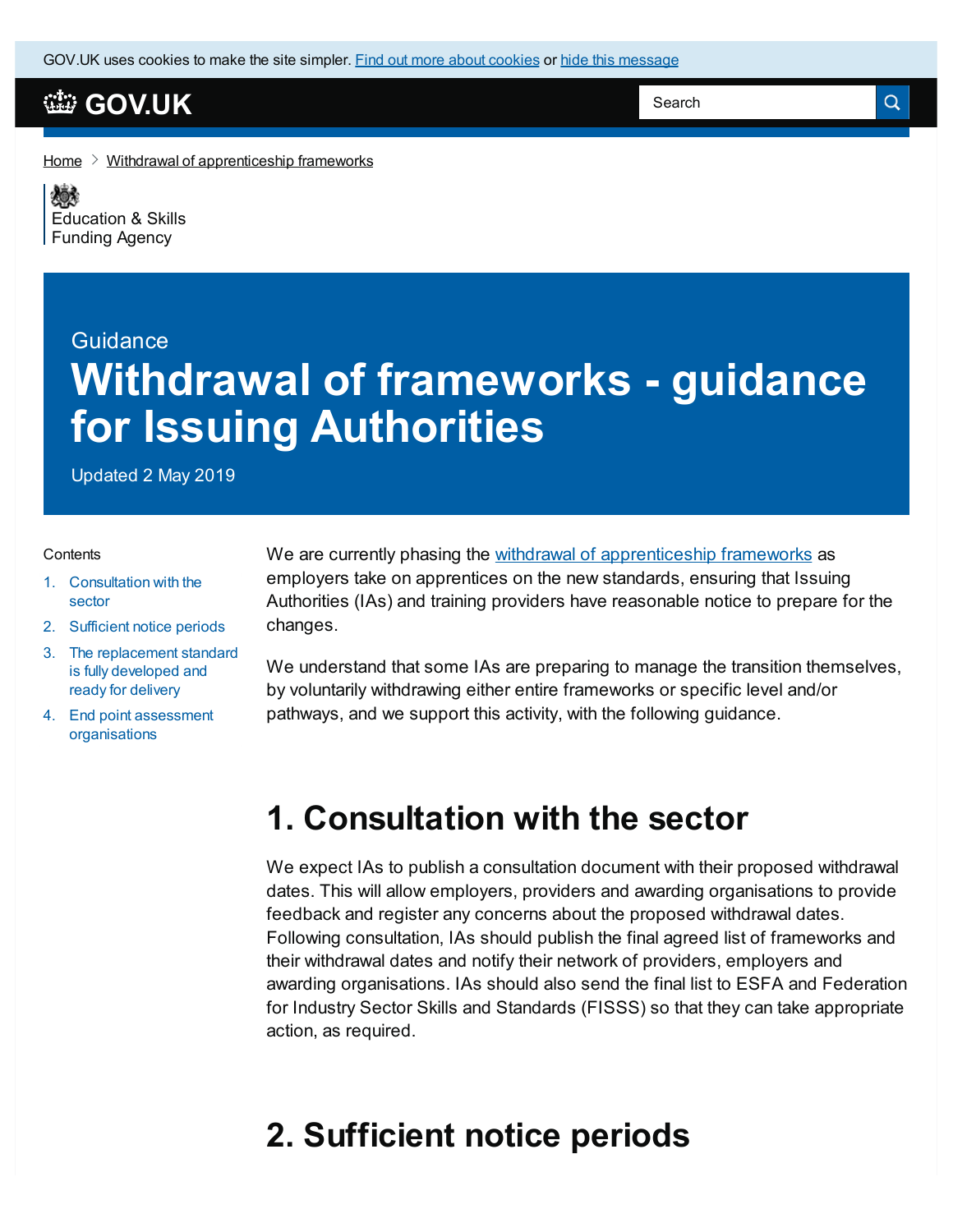A minimum of 6 months' notice of any withdrawal date should be given. This allows training providers to develop and update their delivery plans.

## <span id="page-1-0"></span>**3. The replacement standard is fully developed and ready for delivery**

We expect that the replacement standard will have been approved and published for delivery by the withdrawal date and will cover the occupation of the framework pathway, leaving no gaps in provision.

NB: If the framework and/or pathway is being withdrawn because there has been little, or no, demand (for example, less than 10 starts a year), we still expect you expect you to complete steps 1 and 2.

# <span id="page-1-1"></span>**4. End point assessment organisations**

Once the replacement standard and assessment plan are approved, published and ready for delivery, [organisations](https://www.gov.uk/government/collections/register-of-apprentice-assessment-organisations) can apply to be registered to undertake endpoint assessment. We would expect there to be end point assessment organisations available, within a reasonable timescale.

For further information, please contact the **[ESFA's](mailto:sde.servicedesk@education.gov.uk) service desk** on 0370 2670001 or FISSS helpdesk on 0300 303 4444.

#### **Is this page useful?** [Yes](https://www.gov.uk/contact/govuk) [No](https://www.gov.uk/contact/govuk) Is the No Is there [anything](https://www.gov.uk/contact/govuk) wrong with this page?

#### **Prepare for EU Exit**

Prepare your business or [organisation](https://www.gov.uk/business-uk-leaving-eu) for the UK leaving the EU

[Prepare](https://www.gov.uk/prepare-eu-exit) for EU Exit if you live in the UK

Living in [Europe](https://www.gov.uk/uk-nationals-living-eu) after the UK leaves the EU

[Continue](https://www.gov.uk/staying-uk-eu-citizen) to live in the UK after it leaves the EU